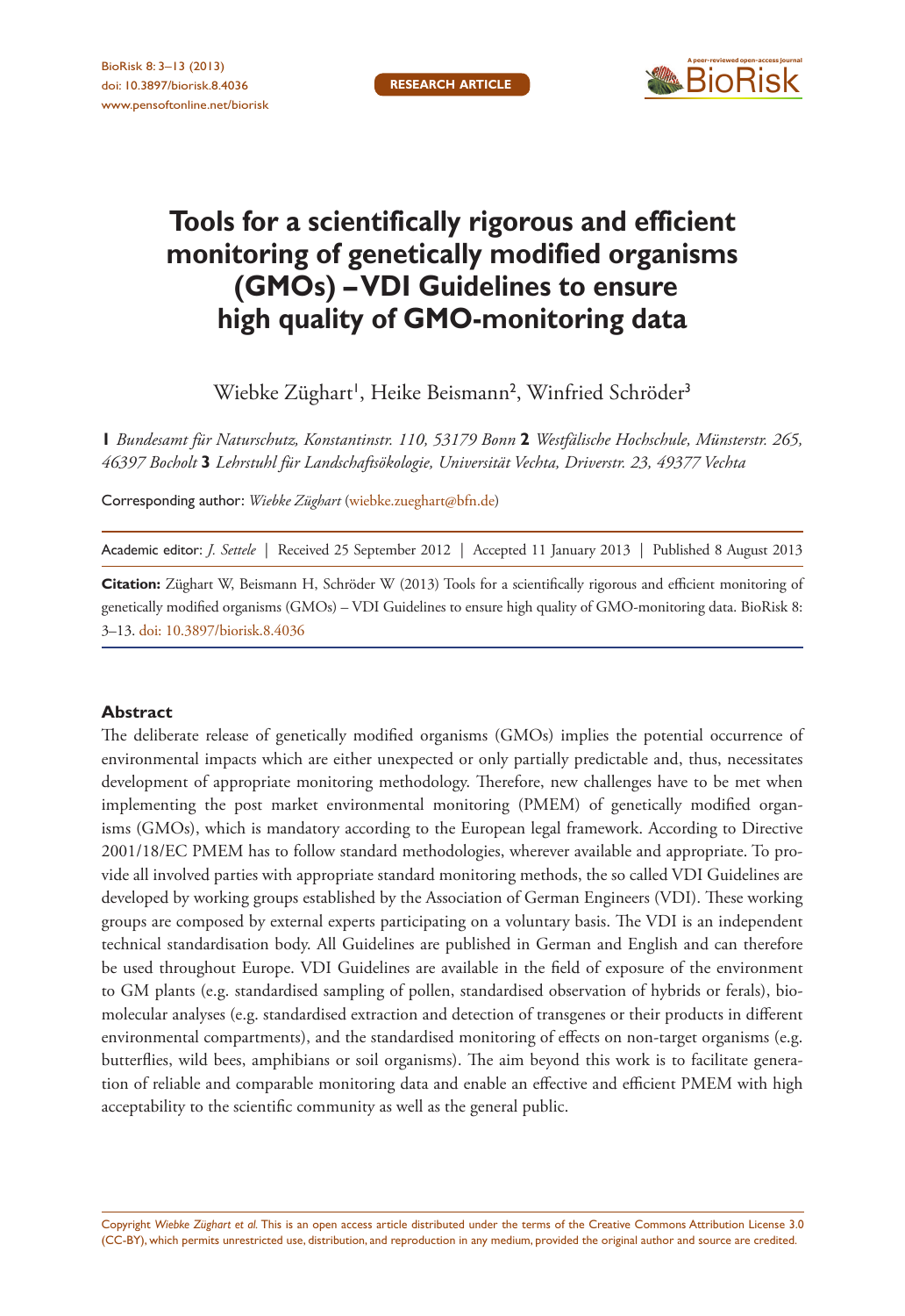#### **Keywords**

Genetically modified organisms, post market environmental monitoring, VDI Guidelines, environmental effects, GMO monitoring, non-target organism

#### **Introduction**

According to the European legal framework it is mandatory to conduct a post market environmental monitoring (PMEM) when approval for the commercial release of genetically modified organisms (GMO) has been granted (EC 2001, EC 2003). The aim of PMEM is to identify potential adverse effects of the organism and its use to human health and the environment after placing on the market. It should serve as an early warning system and indicate the need of risk management measures and / or a reassessment of the released GMO. The monitoring results are the basis for subsequent regulatory decisions like the adaptation of monitoring plans or withdrawal of GMO approvals.

The Directive 2001/18/EC (EC 2001) distinguishes two parts of PMEM. *Case specific monitoring* (CSM) is closely linked to the outcome of the environmental risk assessment (ERA). The aim of CSM is to check the assumptions made during the ERA and to ensure that the ERA conclusions are valid as regards the authorised use of the genetically modified organisms (GMO) (EFSA 2011a). The focus of *General surveillance (GS)* is on impacts, which were not anticipated in the ERA as well as on longterm and cumulative effects (EC 2001).

Guidance on the general principles for PMEM and the development of an appropriate post-market monitoring plan is given in the Council Decision 2002/811/ EC supplementing Annex VII to Directive 2001/18/EC (EC 2002). One focus of this guidance is laid on the monitoring methodology. Thus, the relevant parameters to be monitored have to be identified on a case by case basis and the methodology to monitor these parameters should be clearly identified and outlined, including techniques for sampling and analysis. The sampling methodology must be scientifically and statistically sound (EC 2002). A main requirement to monitoring methodology is to collect and analyse data in exact and unbiased manner. Besides comparability, further fundamental quality criteria are necessary such as correctness and reproducibility (Schröder et al. 1991, 2009). Technical data should be sufficiently reliable and able to stand up in court to serve as a basis for regulatory decision making. Accordingly, use of standardised methodology for PMEM is advisable wherever such methodology is available and appropriate (EC 2002, EFSA 2011a, BfN et al. 2011). Standardised methodology effectively represents these required high quality criteria, they create transparency and thus also acceptance (Plachter et al. 2002).

For pollution control, soil conservation or pest control standard monitoring methods are already available and widely applied. In contrast, the monitoring of adverse environmental effects of genetically modified organisms lacks such standardisation (Berhorn et al. 2005). To fill this gap, working groups composed of experts from relevant scientific disciplines and the administration started to develop technical stand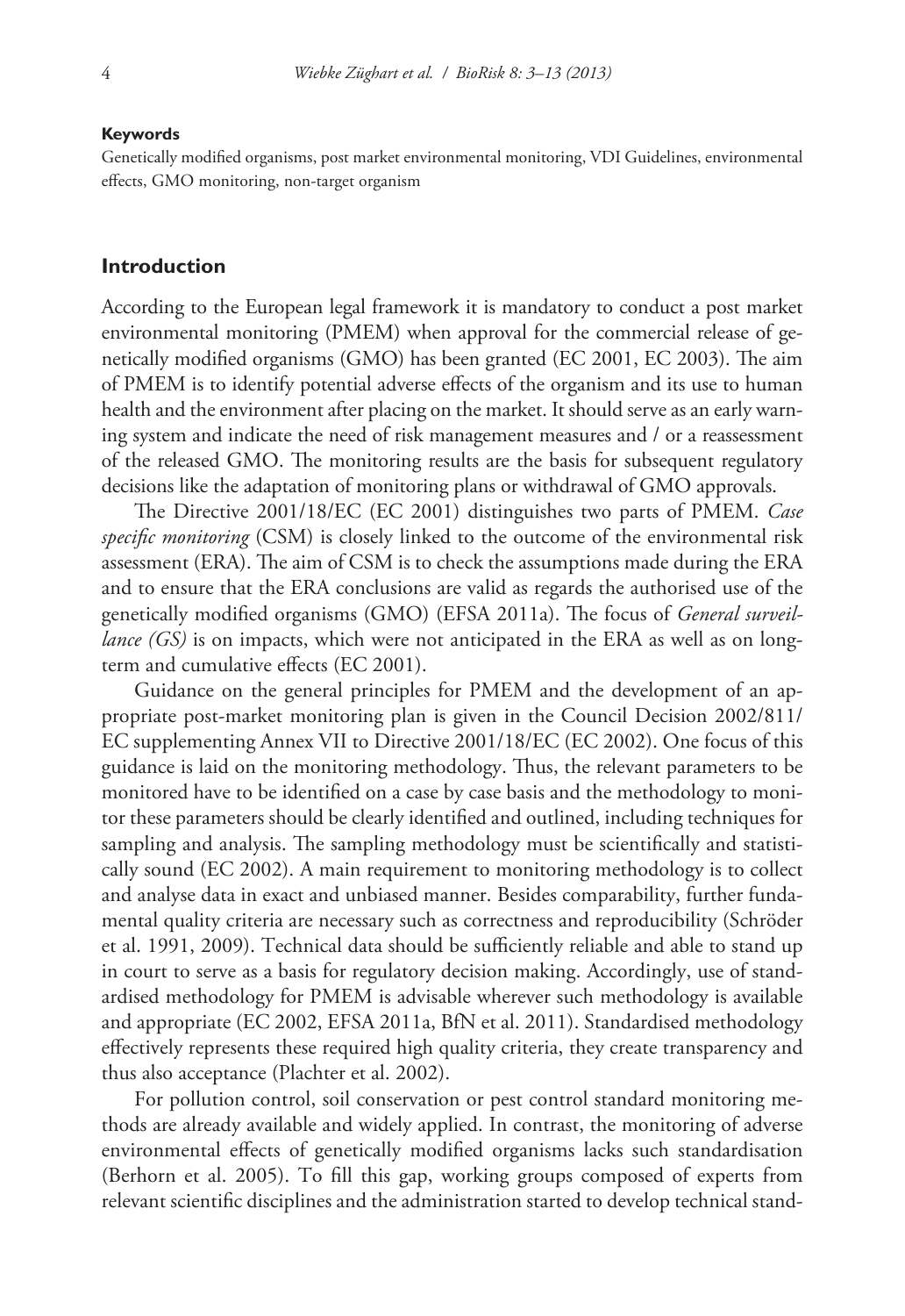ards (VDI Guidelines) for PMEM within the framework of the Association of German Engineers (VDI).

The VDI is an independent, politically unaffiliated and non-profit technical standardization body. The VDI covers a wide range of technical topics and communicates this knowledge through studies, technical discussions and congresses or the VDI Guidelines. The preparation of standards for environmental protection and environmental management has made a considerable contribution to today's high level of environmental protection, e.g. in the field of air pollution protection.

In the field of PMEM, external experts in cooperation with the VDI work on a body of regulations of specific methods for the monitoring of genetically modified plants (GMO Monitoring, VDI 4330 - VDI 4333, Table 2 and Table 3). This standardisation project was initiated by the German Federal Ministry for the Environment, Nature Conservation and Nuclear Safety (BMU) and the Federal Agency for Nature Conservation (BfN). The aim of this guideline work is to provide relevant standard methodology in order to enable and support a scientifically rigorous, harmonised and thus efficient PMEM.

### **Rules of guideline development**

The development of VDI Guidelines is an open and transparent process according to defined rules. Important criteria for the development process are the participation of the public and an obligatory review after publication. Due to this open process VDI Guidelines are accepted as important for the German technical progress. VDI Guidelines also have a particular legal importance, especially when cited in legal acts, ordinances, decrees or regulations. This is comparable to the influence of ISO standards on an international level.

A project proposal can be made by any stakeholder to the VDI. Before starting a new project in the VDI, an evaluation is carried out by the responsible Advisory Board, in which the current need, the compliance with general criteria and the interest of the parties involved is inquired (Fig. 1). Furthermore, parallel work of other standardizing bodies (CEN, ISO, other national regulators) must be excluded. The involved external experts participate on a voluntary basis in their own capacity and not as representatives of their organizations. They are appointed personally to a corresponding working group after the project proposal has been checked and agreed by the responsible Advisory Board. The work of these working groups is organized and supported by the VDI.

The constituted working group for a new standardization project develops an internal preliminary working draft (Fig. 1). The draft is the result of broad discussions between the experts, based on their expert knowledge. After a detailed review within the responsible Advisory Board, the draft can be published as so called "green print". This draft is printed and available internationally at the Beuth publishing house ([www.](http://www.beuth.de) [beuth.de\)](http://www.beuth.de) and its distribution network. The draft will be subjected to an approval procedure which is open to the general public. The time span to make objections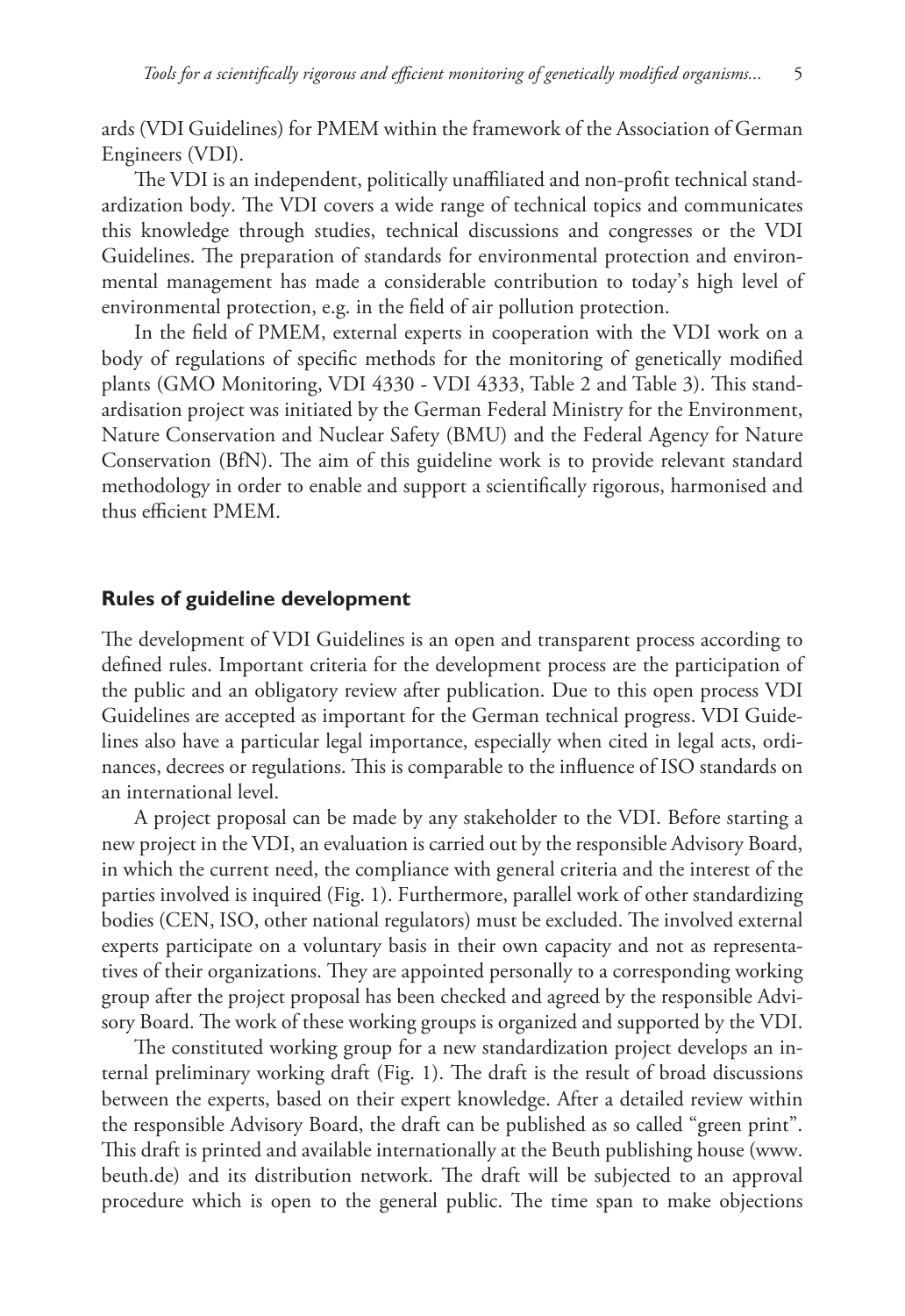

Figure 1. Simplified flowchart of the approval process of a technical standard.

is typically 3–4 months, and all received objections must be discussed and handled within the corresponding working group. After all objections have been dealt with and the draft is revised by the issuing working group and after report in the responsible Advisory Board, the final VDI Guideline can be passed and will be published as so called "white print". The aim of this procedure is to incorporate the publicity in a very transparent way and to reach a consensus as extensive as possible. At the latest five years after its publication, a VDI Guideline must be checked for its validity and, if necessary, revised or withdrawn.

The process of determining a technical standard – especially the direct participation of the public during the consultation phase – guarantees a high level of transparence and acceptance. The results of the standardization are generally accepted as state-of-the-art and may be consulted for guidance during implementation of legal regulations. Thus, it is made possible to assess and thus increase the quality of tenders for measuring and monitoring programs and expert's reports considerably, to provide legal certainty for the user and to ensure comparability of the data.

## **PMEM strategy and determination of monitoring objectives**

Appropriately addressing identified as well as unanticipated effects of GMOs to the environment during PMEM is highly challenging. Effects may occur on different ecological levels like organisms, biocoenosis, ecosystems or landscapes, and may appear in the different environmental compartments air, soil and water (Züghart and Breckling 2003). Furthermore, impacts may not be temporally and spatially limited. They may be direct or indirect and may happen immediately or after a long time of the onset of GMO release. When different GMOs are released concurrently in the same area, combined effects may occur. This indicates the need of a monitoring strategy that meets both, a targeted monitoring approach that takes into account specific causal interrelationships as well as a more general observation of the environment (Züghart et al. 2008). For GM plants (GMP) the monitoring approach will comprise a set of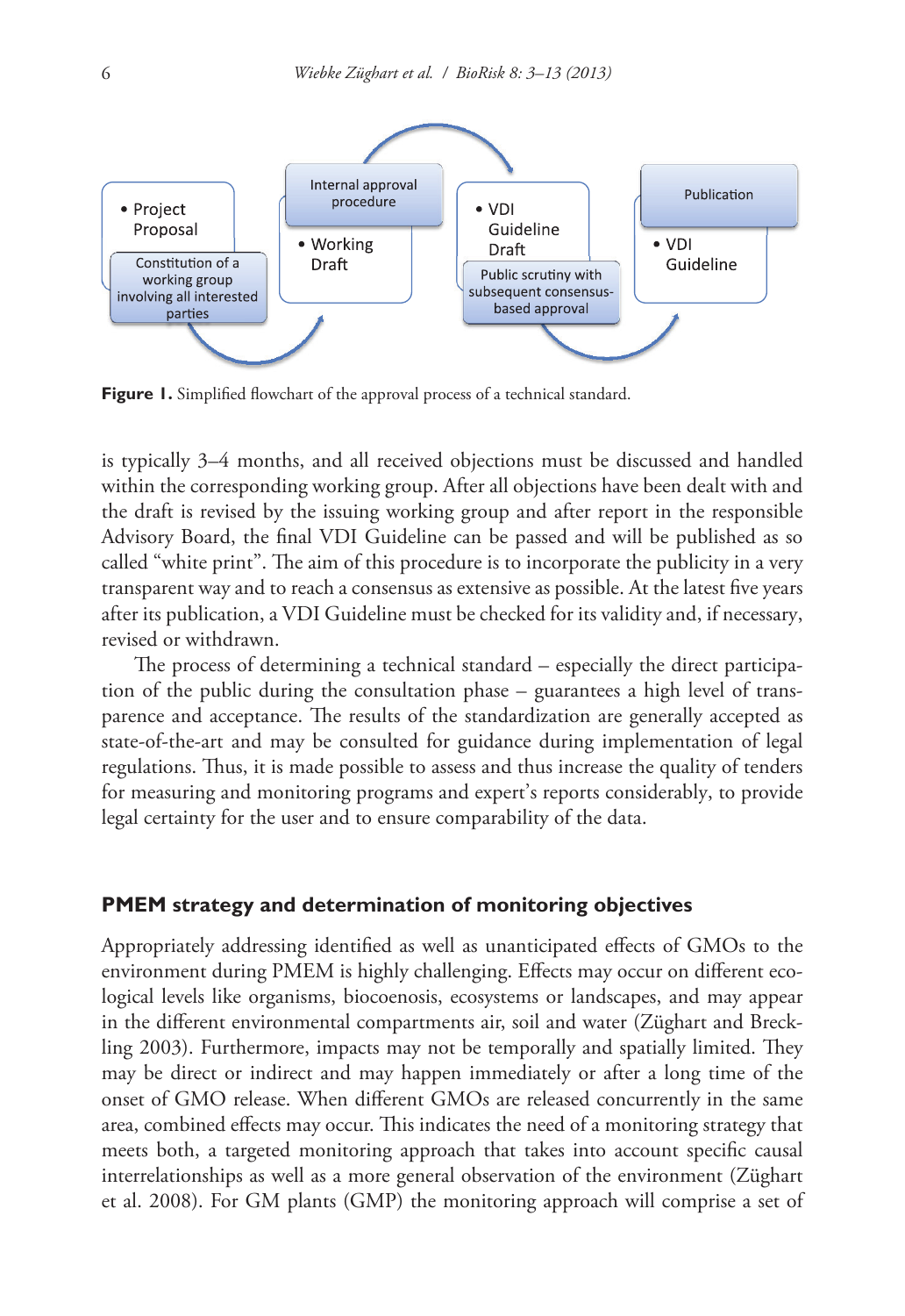mainly sectoral monitoring objectives and methodologies to complement one another accordingly, depending on plant species, inserted traits, intended use and the receiving environment.

The formulation of cause-effect hypotheses derived from the ERA, biosafety research results as well as from existing knowledge of ecology and ecosystem theory will be the main tool for the identification of potential adverse effects of a certain GMP and the determination of relevant monitoring objectives (BfN et al. 2011). Furthermore, the selection of indicators representing safeguard objects and protectin goals in the relevant environment could complement the PMEM approach. Table 1 gives an overview about a broad spectrum of possible effects of GM crops on items to be protected

| Items to be protected and              | <b>Checkpoints / Assessment endpoints</b>                           |
|----------------------------------------|---------------------------------------------------------------------|
| protection targets                     |                                                                     |
| <b>Terrestrial ecosystems</b>          | Dispersal and fate of the transgenes (e.g. pollen, dusts, plants,   |
| Flora and fauna                        | compost, sewage, sludge, stomach and intestinal contents or         |
| Conservation of the biological         | excretions from wild animals)                                       |
| diversity                              | Flora and fauna of farmland                                         |
| • Genetic variability                  | Flora and fauna of field margins                                    |
| • Diversity of species and             | Feralisation and dispersal behaviour of GMPs                        |
| their functions                        | Occurrence of natural cross-breed partners                          |
| Diversity of habitats/<br>$\bullet$    | Cross breeding with wild flora, establishment and ecological        |
| ecosystems                             | behaviour of hybrids and transgenic wild plants                     |
| Conservation of especially             | Toxic effects of specific GMP constituents (direct and indirect) on |
| endangered or protected species,       | non-target organisms                                                |
| habitats and ecosystems                | Herbicide/metabolite residues                                       |
|                                        | Changes in population density and behaviour of endangered and       |
|                                        | protected species and ecological key species of different stages of |
|                                        | the trophic web                                                     |
|                                        | Diversity, dominance structures and functions of ecosystems, in     |
|                                        | particular in protected habitats                                    |
|                                        | Alterations of landscape structures and properties                  |
| Soil                                   | Dispersal and fate of the transgenes (e.g. soil, compost, sewage    |
| Conservation of soil functions         | sludge, silage)                                                     |
| (soil fertility, biochemical and       | Feralisation and dispersal behaviour of GMPs                        |
| geochemical material and energy        | Changes in chemical and physical parameters of the soil             |
| fluxes as well as filtering, buffering | Horizontal gene transfer to microorganisms                          |
| and cultivation properties,            | Detection of recombinant DNA                                        |
| ecosystem function)                    | Toxic effects of specific GMP constituents (direct and indirect) on |
| Conservation of the soil               | non-target organisms                                                |
| biocoenosis                            | Herbicide/metabolite residues                                       |
| Avoidance of erosion/compaction        | Changes in population density and behaviour of endangered and       |
|                                        | protected species and ecological key species of different stages of |
|                                        | the trophic web                                                     |
|                                        | Soil microbiological parameters                                     |
|                                        | Diversity, dominance structures and function of soil organisms      |
|                                        | Degradation processes                                               |
|                                        | Soil erosion/compaction                                             |

**Table 1.** Protection goals, checkpoints and background data relevant for PMEM (source: VDI 4330 Part 1).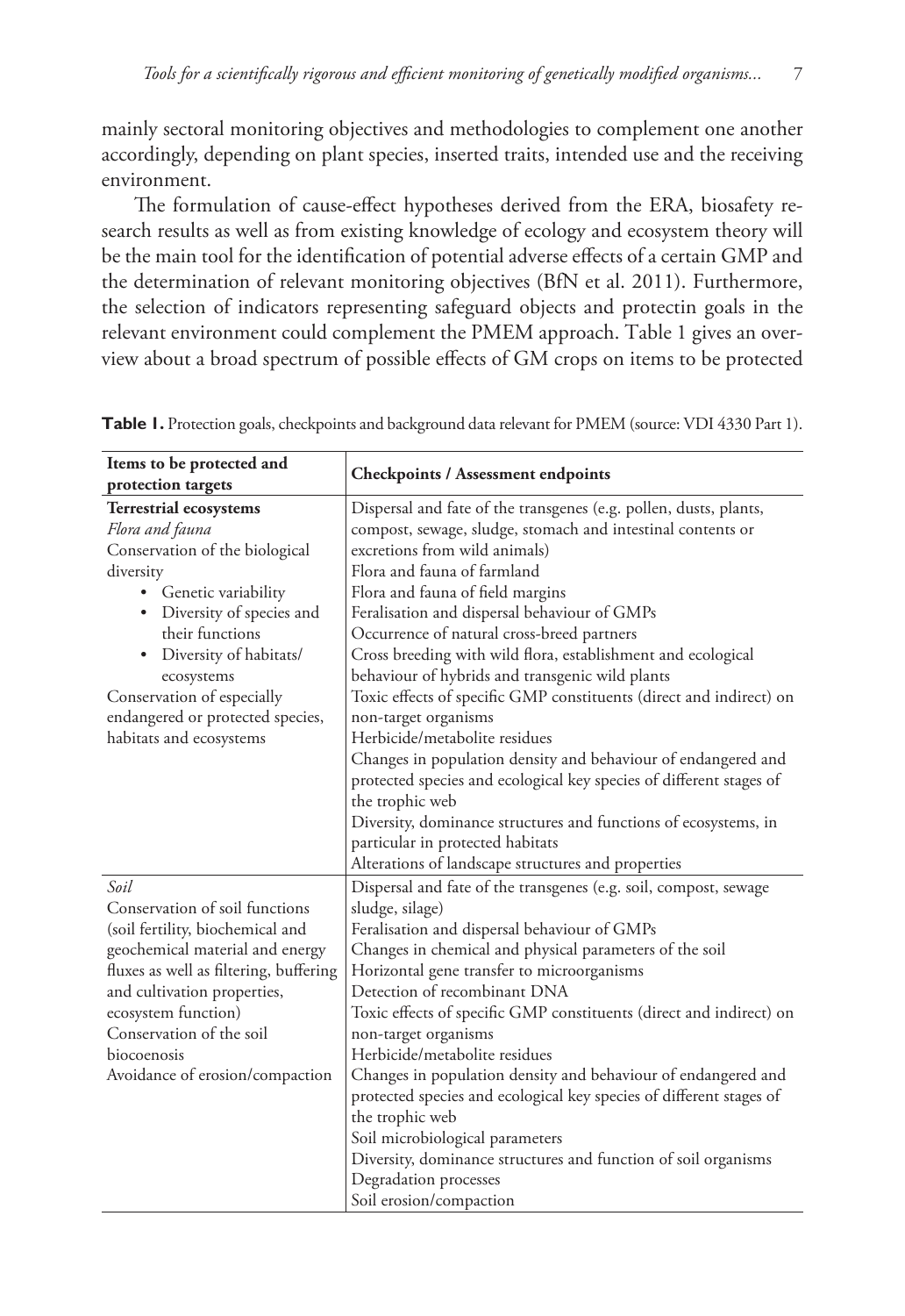| Items to be protected and                                                                                 |                                                                     |  |
|-----------------------------------------------------------------------------------------------------------|---------------------------------------------------------------------|--|
| protection targets                                                                                        | <b>Checkpoints / Assessment endpoints</b>                           |  |
| <b>Aquatic ecosystems</b>                                                                                 | Dispersal and fate of the transgenes (e.g. water body, sediments)   |  |
| Conservation of the biological                                                                            | Feralisation and dispersal behaviour of GMPs                        |  |
| diversity                                                                                                 | Occurrence of natural cross-breed partners                          |  |
| • Genetic variability                                                                                     | Cross breeding with wild flora, establishment and ecological        |  |
| Diversity of species and<br>٠                                                                             | behaviour of hybrids and transgenic wild plants                     |  |
| their functions                                                                                           | Changes in chemical and physical parameters of the water            |  |
| Diversity of habitats/<br>٠                                                                               | Toxic effects of specific GMP constituents (direct and indirect) on |  |
| ecosystems                                                                                                | non-target organisms                                                |  |
| Conservation of especially                                                                                | Herbicide/metabolite residues                                       |  |
| endangered or protected species,                                                                          | Changes in population density and behaviour of endangered and       |  |
| habitats and ecosystems                                                                                   | protected species and ecological key species of different stages of |  |
| Avoidance of adverse effects                                                                              | the trophic web                                                     |  |
| to bodies of water (ecosystem                                                                             | Diversity, dominance structures and function of water biocoenosis   |  |
| function, water quality)                                                                                  | especially in protected habitats                                    |  |
| Air                                                                                                       | Chemical composition (greenhouse gases, VOCs (volatile organic      |  |
| Protection of the atmosphere                                                                              | hydrocarbons))                                                      |  |
| Air pollution prevention                                                                                  | Dispersal of transgenes (in particular pollen and aerosols)         |  |
| Non-specific background data of the items to be protected                                                 |                                                                     |  |
| Spatial and temporal dispersal of the GMP cultivation                                                     |                                                                     |  |
| Climate and weather                                                                                       |                                                                     |  |
| Data on the monitoring area (e.g. topographical data, soil class, characteristics of the cultivation area |                                                                     |  |

Data on the monitoring area (e.g. topographical data, soil class, characteristics of the cultivation area and the field margins, cultivation and landscape-care measures)

and relevant checkpoints related to them. The checkpoints have been derived from the case studies herbicide-resistant rape, insect-resistant maize, virus-resistant sugar-beet and potato with modified starch content. The table can be used as a source for the conception of PMEM. If a checkpoint is rated as relevant, the next step would be to derive monitoring parameters and/or indicators (VDI 4330 Part 1, Table 2).

## **Availability of methodologies for PMEM**

The methods applied in a monitoring program should be chosen according to their ability to generate appropriate data to address the selected monitoring objectives (McComb et al. 2010; Legg and Nagy 2006). In the case of PMEM of GM crops, for some key features already approved monitoring methods may be available, but for most parts of PMEM rather new developments or modifications are necessary (Berhorn et al. 2005). In the last decade, increased efforts were made to develop or optimise methods for the detection of dispersal of GM crops, inserted transgenes and transgene products as well as for the detection of environmental impacts caused by GM plants or their use. This includes methods for the detection of GM pollen dispersal and deposition (Hofmann et al. 2005, 2011), the quantification of Bt protein contents in plants (Nguyen and Jehle 2009), or the detection of adverse impacts on non-target organisms (Prasifka et al. 2005, Rauschen et al. 2008, Lang and Bühler 2012). At present, these novel methodologies are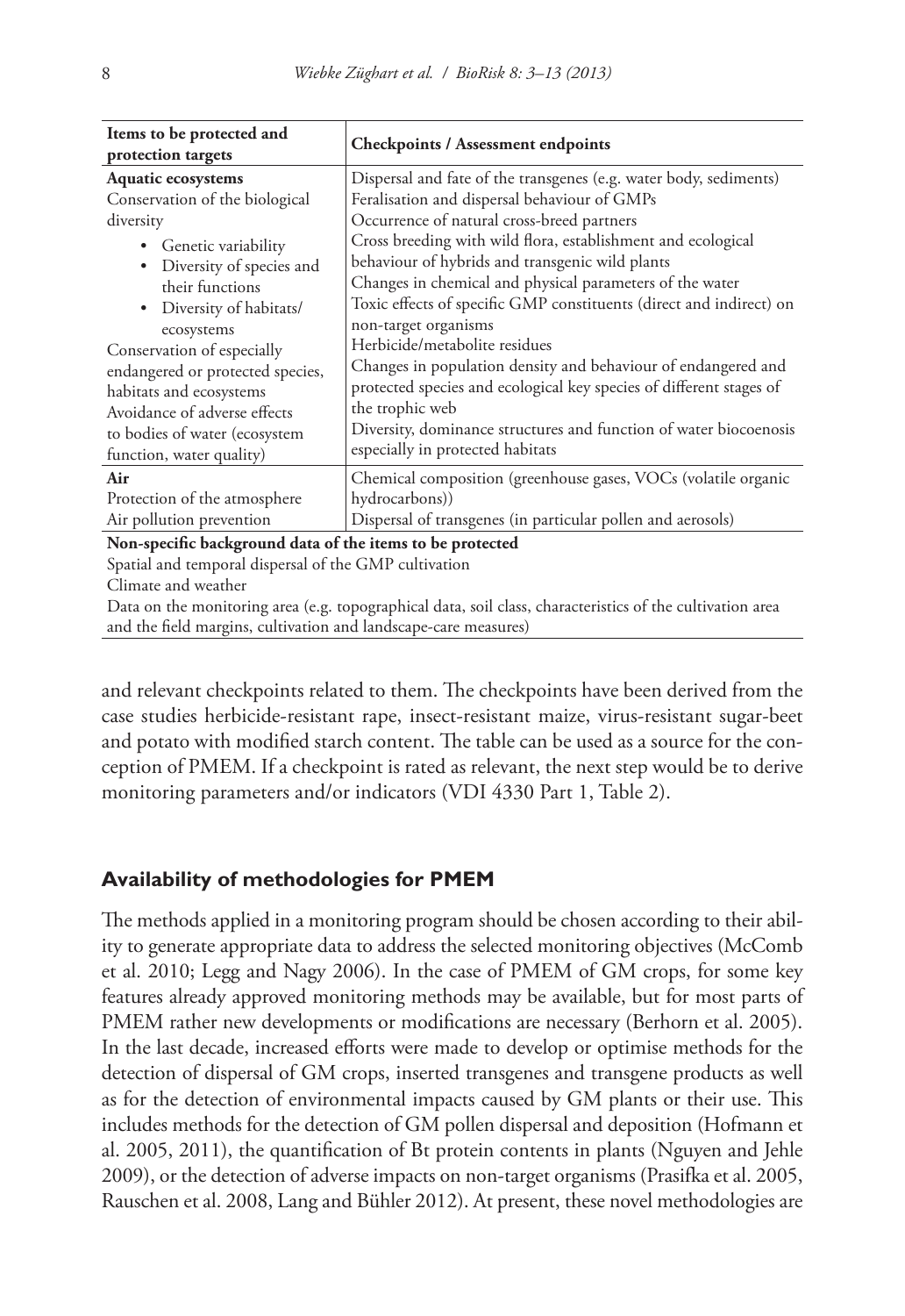mainly applied in research projects and experimental field studies, and their applicability for PMEM purposes often needs to be verified. Basically, the implementation of relevant and appropriate methods for PMEM into referenced standards like VDI Guidelines proved to be a suitable approach for promoting the use of harmonised and state-of-theart methodologies, eventually enabling and facilitating an effective monitoring.

#### **VDI Guidelines for PMEM**

The VDI working groups discussed and decided on needs and priorities for standardised methods for PMEM. Table 2 gives an overview on the VDI Guidelines already published and Table 3 on guidelines still in progress.

All described methods focus on the detection of ecological effects of GM crops on the environment and do not address effects on human health. As a first step a general guideline on basic principles and strategies of PMEM was provided (Table 2, VDI 4330 Part 1). This framework guideline sets the context and supports the other guidelines which mainly describe detailed methods. A major topic of VDI 4330 Part 1 is the description of scientific requirements for a monitoring concept, that include planning and implementation criteria, protection goals and checkpoints that have to be taken into account (Table 1), criteria for the selection of methods and monitoring areas as well as requirements regarding quality assurance and data management (Schröder and Schmidt 2012, Schröder and Schmidt (2013), this issue).

The priorities for standardisations of detailed methods were set initially in the field of exposure of the environment to GM crops and bio-molecular analyses. The

| Guideline       | Monitoring the effects of genetically modified organisms                                                                             |  |
|-----------------|--------------------------------------------------------------------------------------------------------------------------------------|--|
| series          |                                                                                                                                      |  |
| <b>VDI</b> 4330 |                                                                                                                                      |  |
| Part 1          | Monitoring the ecological effects of genetically modified organisms;<br>Genetically modified plants; Basic principles and strategies |  |
| Part 3          | Pollen monitoring; Technical pollen sampling using pollen mass filter (PMF) and Sig-<br>ma-2 sampler                                 |  |
| Part 4          | Biological sampling of pollen; Bee hives as biological pollen samplers                                                               |  |
| Part 5          | Guidelines for the collection and preparation of plant samples for molecular biological<br>analysis                                  |  |
| Part 7          | PCR-methods for the detection of genetically engineered nucleic acids in the environment                                             |  |
| Part 9          | Assessment of the diversity of ferns and flowering plants; Vegetation survey                                                         |  |
| Part 10         | Floristic mapping of genetically modified plants, their crossing partners and their hybrid<br>offspring                              |  |
| Part 11         | Immunochemical detection of insecticidal Bt proteins from genetically modified crops in<br>soil samples and plant residues           |  |
| Part 13         | Standardised monitoring of butterflies and moths (Lepidoptera); Transect method, light<br>trap, and larval survey                    |  |

**Table 2.** Standard methods for the environmental monitoring of genetically modified organisms (finalised).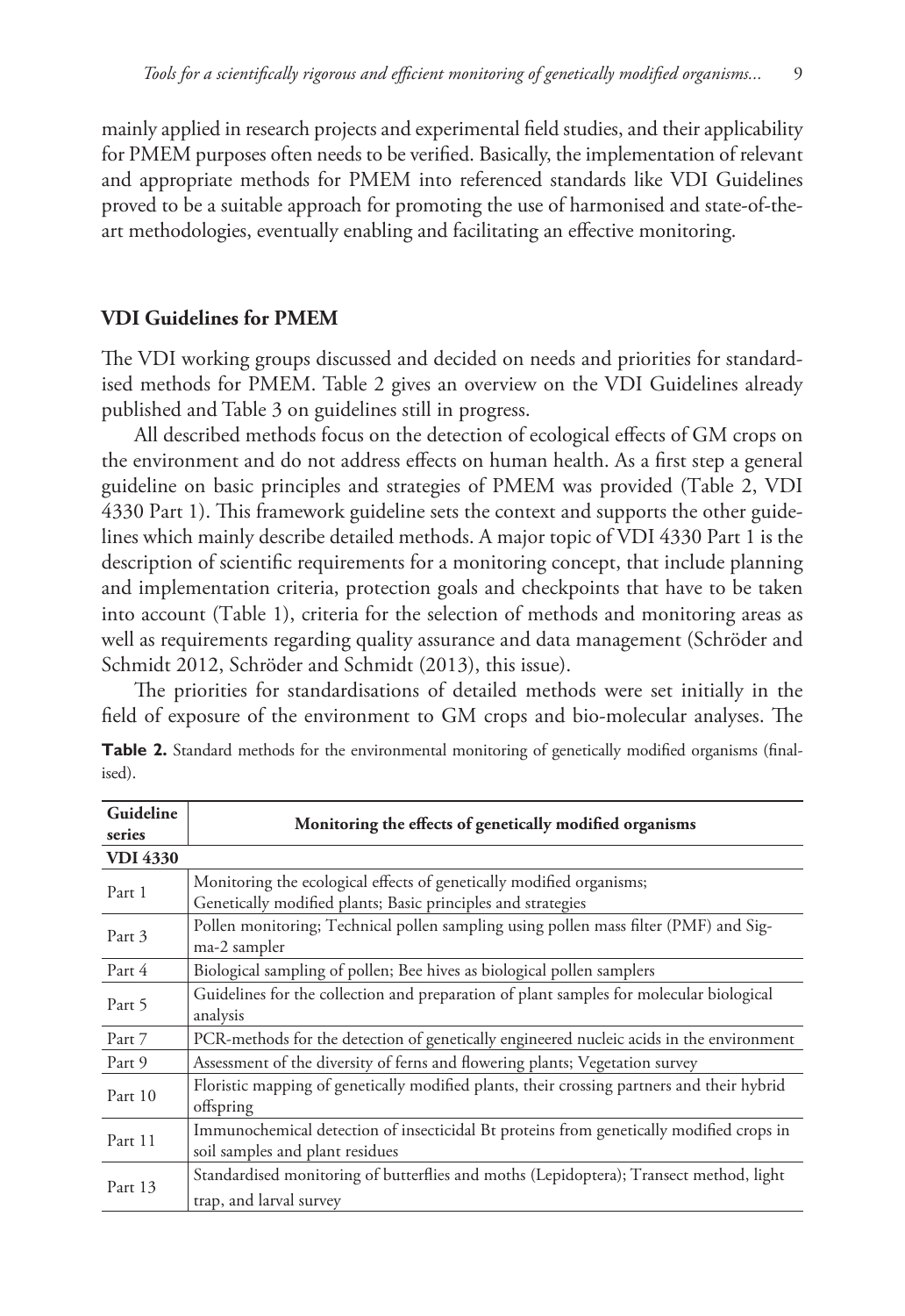| <b>Guideline series</b> | Monitoring the effects of genetically modified organisms |
|-------------------------|----------------------------------------------------------|
| <b>VDI</b> 4330         |                                                          |
| Part 2                  | Sampling for pollen monitoring                           |
| <b>VDI</b> 4331         |                                                          |
| Part 1                  | Effects of GMO on soil organisms                         |
| Part 2                  | Macroarthropods                                          |
| Part 3                  | Microarthropods                                          |
| Part 4                  | Lumbricina                                               |
| Part 5                  | Enchytraeus                                              |
| Part 6                  | Nematodes                                                |
| Part 7                  | Microbial communities                                    |
| <b>VDI</b> 4332         | Standardised detection of Wild bees                      |
| <b>VDI</b> 4333         | <b>Standardised detection of Amphibians</b>              |

**Table 3.** Standard methods for the environmental monitoring of genetically modified organisms (in progress).

focus was on standardised sampling of pollen, standardised extraction and detection of transgenes and their products, and on standardised observation of plant hybrids and ferals (Sukopp and Schmitz (2013), this issue).

With the increasing cultivation of Bt-maize in Europe, standard methodologies to monitor effects on non-target organisms like butterflies and moths (Lang et al. 2013, this issue) or soil organisms (Ruf et al. 2013, this issue) become more important. Furthermore, wild bees (Schindler et al. 2013, this issue) and amphibians (Böll et al. 2013, this issue) were identified as sensitive species and thus important indicators in agricultural landscapes (Lang 2007). The experts identified particularly with regard to the availability and appropriateness of PMEM methodologies for non-target organisms substantial gaps. Though monitoring methods may exist for those groups, approaches specifically adapted to PMEM monitoring of GMOs are missing and / or are not harmonised and standardised. This applies to species already covered by VDI Guidelines (Table 2, Table 3) as well as to further species groups with relevance for PMEM (Lang 2007).

The VDI Guidelines include detailed instructions on sampling methods, sampling strategies, sampling designs, detection methods, statistical evaluation, data management and quality control. For non target organisms like butterflies or amphibians, relevant species and developmental stages (e.g. adults, larvae) are determined to be monitored. In the case of soil organisms, a selection matrix that supports the choice of appropriate animal groups to be sampled is provided. The VDI Guidelines do not differentiate between *Case specific monitoring* and *General surveillance*, because the methodologies itself basically are applicable for both.

## **Conclusions**

With the current set of VDI Guidelines for PMEM a first step was taken to address essential requirements to facilitate an effective PMEM. Initial PMEM reports of the cul-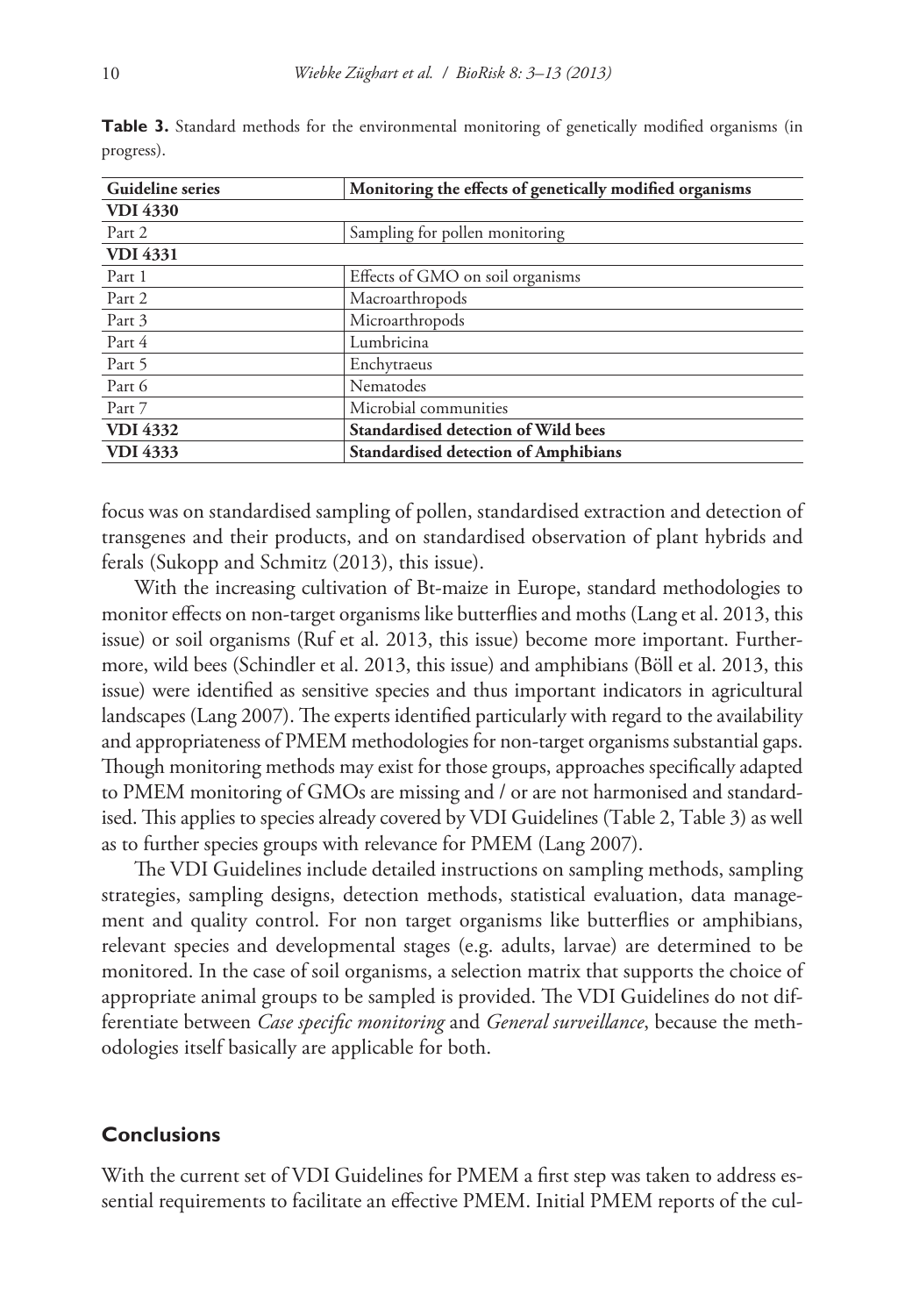tivation of MON810 maize (MON810 2010) and Amflora potatoes (Amflora 2011) in Europe have indicated the relevance of high quality scientific monitoring methodology for obtaining valid and reliable monitoring results (EFSA 2011b, EFSA 2012). Appropriate and standardized methodology is a key element to enable an effective and efficient PMEM. Preferably such methods should be available prior to the implementation of monitoring plans (EC 2002).

VDI Guidelines are published in German and English, and therefore accessible to all European stakeholders. Consideration of these standards by e.g. applicants, regulators, European Food Safety Authority (EFSA) and the European Commission would be a step forward in achieving a harmonised and reliable PMEM.

VDI Guidelines can thereby serve as basic documents in the European standardization process (Beismann et al. 2007). The technical standards on pollen monitoring (VDI 4330 Part 3 and Part 4) are the first VDI Guidelines for PMEM, which are transferred to the European Standardization Body (CEN) and are developed as European Technical Specifications for PMEM, to facilitate comparability of PMEM surveys at the European level (Peichl and Finck 2003).

## **Acknowledgement**

The project was funded by the Federal Ministry for the Environment, Nature Conservation and Nuclear Safety (BMU) and the Federal Agency for Nature Conservation (BfN). We thank the VDI for the excellent cooperation and in particular all voluntary experts who contributed to this work.

## **References**

- Amflora (2011) Post-Market Monitoring Report for the cultivation of Amylopectin Potato H92-527-1 Variety Amflora in 2010 submitted by BASF Plant Science Company GmbH. March 2011.
- Beismann H, Finck M, Seitz H (2007) Standardisation of methods for GMO Monitoring on a European level. Journal für Verbraucherschutz und Lebensmittelsicherheit. J. Verbr. Lebensm. 2 Supplement 1: 76–78. [doi: 10.1007/s00003-007-0241-4](http://dx.doi.org/10.1007/s00003-007-0241-4)
- Berhorn F, Seitz H, Finck M (2005) Methodenstandards für ein Monitoring gentechnisch veränderter Organismen. Natur und Landschaft 7 (80), 324–327.
- BfN, FOEN, EEA (2011) Monitoring of genetically modified organisms. A policy paper representing the view of the National Environment Agencies in Austria and Switzerland and the Federal Agency for Nature Conservation in Germany. Report 0305, Vienna.
- Böll S, Schmidt BR, Veith M, Wagner N, Rödder D, Weimann C, Kirschey T, Lötters S (2013) Anuran amphibians as indicators of changes in aquatic and terrestrial ecosystems following GM crop cultivation: a monitoring guideline. BioRisk 8: 39–51. [doi: 10.3897/bior](http://dx.doi.org/10.3897/biorisk.8.3251)[isk.8.3251](http://dx.doi.org/10.3897/biorisk.8.3251)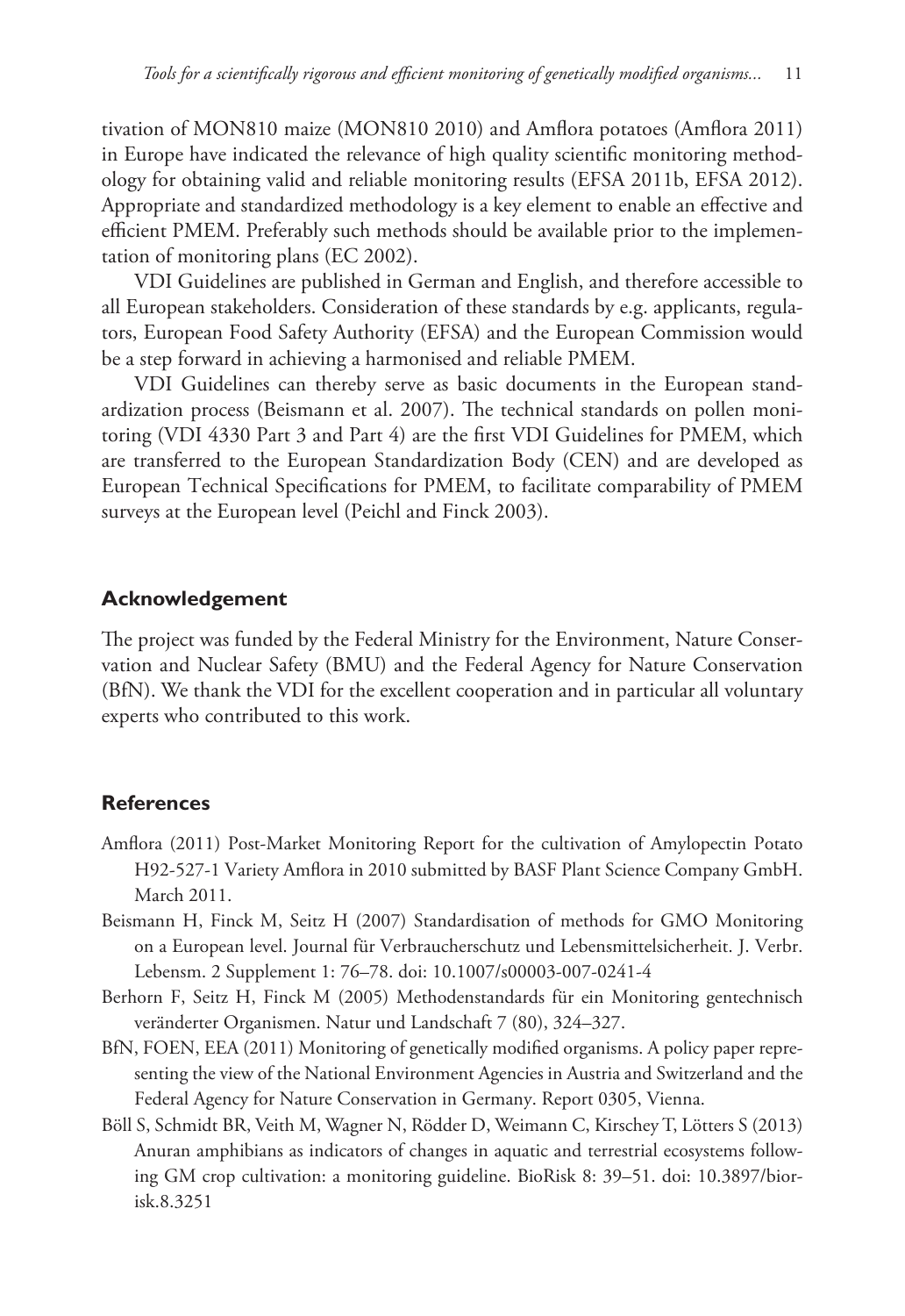- EC European Commission (2001) Directive 2001/18/EC of the European Parliament and of the Council of 12 March 2001 on the deliberate release into the environment of genetically modified organisms and repealing Council Directive 90/220/EEC. Official Journal of the European Communities, L 106/1.
- EC European Commission (2002) Council Decision of 3 October 2002 establishing guidance notes supplementing Annex VII to Directive 2001/18/EC or the European Parliament and of the Council on the deliberate release into the environment of genetically modified organisms and repealing Council Directive 90/220/EEC. Official Journal of the European Communities, L 280/27.
- EC European Commission (2003) Regulation No 1829/2003 of the European Parliament and of the Council of 22 September 2003 on genetically modified food and feed. Official Journal of the European Union, L 268/1.
- EFSA European Food Safety Authority (2011a) Scientific opinion on guidance on the Post-Market Environmental Monitoring (PMEM) of genetically modified plants. EFSA Journal 9 (8): 2316.
- EFSA European Food Safety Authority (2011b) Scientific Opinion on the annual Post-Market Environmental Monitoring (PMEM) report from Monsanto Europe S.A. on the cultivation of genetically modified maize MON810 in 2009. EFSA Journal 2011; 9 (10): 2376.
- EFSA European Food Safety Authority (2012) Scientific Opinion on the annual Post-Market Environmental Monitoring (PMEM) report from Monsanto Europe S.A. on the cultivation of genetically modified maize MON 810 in 2010. EFSA Journal 2012, 10(4): 2610.
- Hofmann F, Otto M, Kuhn U, Ober S, Schlechtriemen U, Vögel R (2011) A new method for in Situ measurement of Bt-maize pollen deposition on host-plant leaves. Insects (2), 12–21.
- Hofmann F, Schlechtriemen U, Wosniok W, Foth M (2005) GVO-Pollenmonitoring. Technische und biologische Pollenakkumulatoren und PCR-Screening für ein Monitoring von gentechnisch veränderten Organismen. BfN-Skripten 139.<www.bfn.de>
- Lang A (2007) Bedarf an standardisierten Erhebungsmethoden für ein GVO-Monitoring. Gutachten. [www.bfn.de](http://www.bfn.de)
- Lang A, Bühler C (2012) Estimation or required sampling effort for monitoring the possible effects of transgenic crops on butterflies: Lessons from long-term monitoring schemes in Switzerland. Ecological Indicators 13, 29–36. [doi: 10.1016/j.ecolind.2011.05.004](http://dx.doi.org/10.1016/j.ecolind.2011.05.004)
- Lang A, Theißen B, Dolek M (2013) Standardised methods for the GMO monitoring of butterflies and moths: the whys and hows. BioRisk 8: 15–38. [doi: 10.3897/biorisk.8.3244](http://dx.doi.org/10.3897/biorisk.8.3244)
- Legg C, Nagy L (2006) Why most conservation monitoring is, but need not be, a waste of time. Journal of Environmental Management 78, 194–199. [doi: 10.1016/j.jenv](http://dx.doi.org/10.1016/j.jenvman.2005.04.016)[man.2005.04.016](http://dx.doi.org/10.1016/j.jenvman.2005.04.016)
- McComb B, Zuckerberg B, Vesely D, Jordan C (2010) Monitoring animal populations and their habitats. A practioner's guide. CRC Press, Taylor and Francis Group.
- MON810 (2010) Annual monitoring report on the cultivation of MON 810 in 2010 *Czech Republic, Poland, Portugal, Romania, Slovakia, and Spain* submitted by MONSANTO EUROPE S.A.
- Nguyen HT, Jehle J A (2009) Expression of CRY3Bb1 in transgenic corn MON88017. Journal for Agriculture and Food Chemistry 57 (21), 9990–9996. [doi: 10.1021/jf901115m](http://dx.doi.org/10.1021/jf901115m)